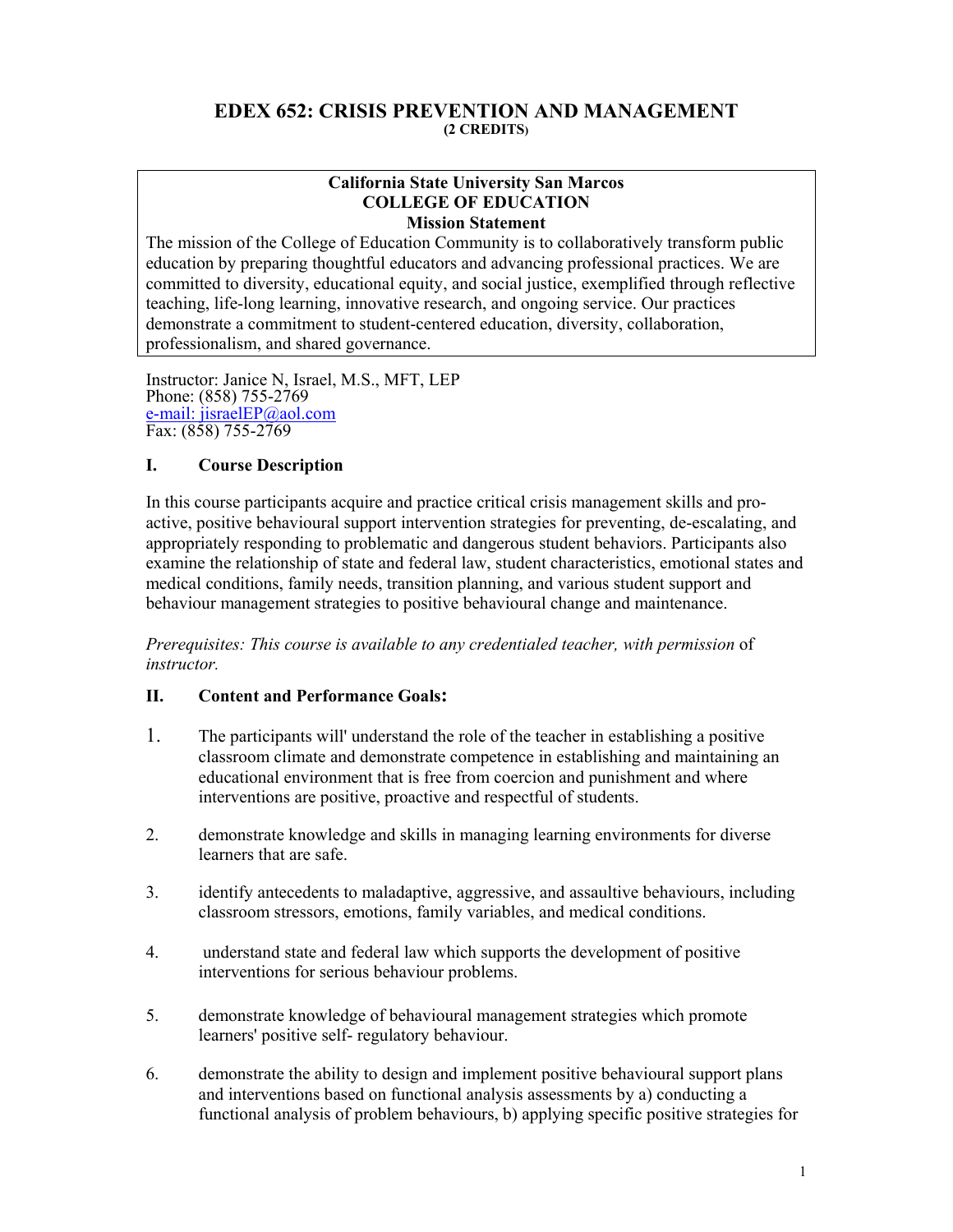intervening with problem behaviours, and c) monitoring and evaluating the effectiveness of the intervention. demonstrate skill in applying interventions for safe and effective crisis management.

#### **III. Professional and Administrative Requirements**

- 1. Attend all class sessions. Be on time. Please call the instructor when you are unable to attend class or when you will be late. It is the policy of the CSUSM College of Education that any student who misses 20% or more of class time or class sessions may not receive a passing grade for a course.
- 2. "Person-first" language (e.g., "Student with Down Syndrome" rather than "Down Syndrome student;" "Johnny who happens to have Down Syndrome" rather "My Down Syndrome student") must be used throughout all written and oral assignments and discussions.
- 3. Word process all written documents. Keep a copy of all of your work. You will want these copies for your records and for potential future use as professional portfolio entries.
- 4. Complete and hand in all assignments on the due dates for full credit. If you have extraordinary circumstances that impact completion of your assignments, please let the instructor(s) know. Any time that you have questions or concerns, please contact the instructor(s) immediately.
- 5. Participate in class discussions and group activities and demonstrate positive interpersonal skills with classmates and guests.
- 6. Select a class "buddy" to ensure that you receive handouts and information when you must miss class. Buddy: Telephone: Fax: e-mail: Address: Address:

#### **Activities and instructional methods for realizing objectives:**

class discussions group work lectures readings observations demonstrations & modelling of techniques role plays guided practice and feedback case history reviews applied use of behaviour evaluation instruments

#### **Evaluation of attainment of these knowledge bases and skills:**

| attendance | punctuality              |  | participation in class role-play performance | group |
|------------|--------------------------|--|----------------------------------------------|-------|
| final exam | collaborative activities |  | assessment outcomes                          |       |

#### **IV. What Books and Materials Do I Need For Class?**

Readings, manuals, lecture guides, case studies. www.preschoolfun.com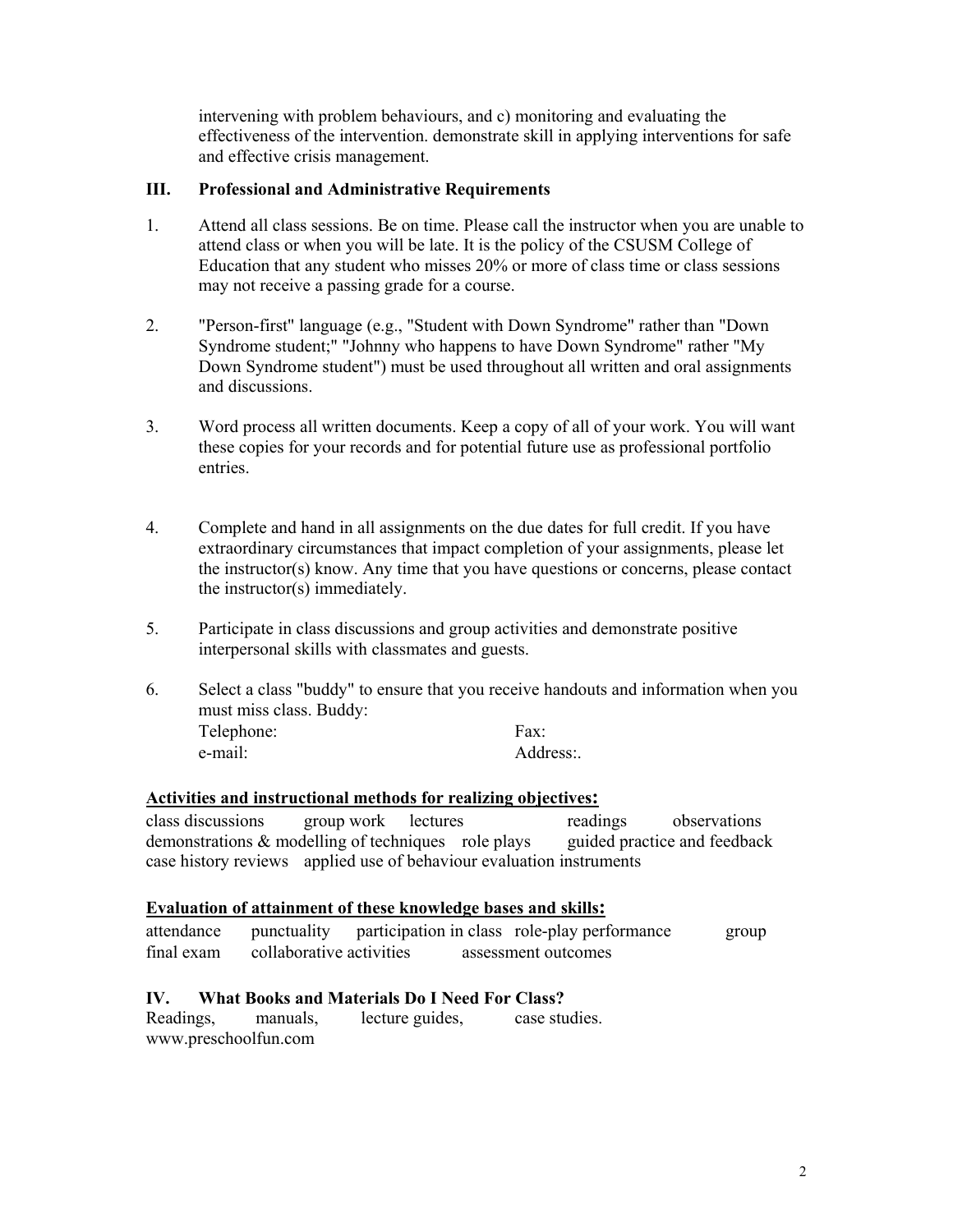#### **Recommended Reading** (no required text)

Browning-Wright, D., Gurman, H.B., & the Calif. Assoc. of School Psychologists/Diagnostic Center So. Calif. Positive Intervention Task Force (1998). Positive intervention for serious behaviour problems: Best practices in implementing the Hughes Bill(AB 2586) and the positive behavioural intervention regulations. (Revised Edition) Sacramento: California Department of Education.

#### **V Scholastic Requirements**

| <b>Grading Scale (in Percentages):</b> |             |                                                                                                                                                                                     |            |             |                                                                |  |
|----------------------------------------|-------------|-------------------------------------------------------------------------------------------------------------------------------------------------------------------------------------|------------|-------------|----------------------------------------------------------------|--|
| $A: 94-100$                            | $A-: 92-93$ | $B+: 89-91$                                                                                                                                                                         | $B: 86-88$ | $B-: 84-86$ | $C_{+}$ : 81-83                                                |  |
| <b>Criteria for Grading:</b>           |             |                                                                                                                                                                                     |            |             |                                                                |  |
| $A$ (Excellent):                       |             | Performance at the highest level, showing sustained excellence<br>in meeting all course objectives and requirements and<br>exhibiting an unusual degree of intellectual initiative. |            |             |                                                                |  |
| B(Good):                               |             | Performance at a high level, showing consistent and effective<br>achievement in meeting course objectives and requirements.                                                         |            |             |                                                                |  |
| $C$ (Satisfactory):                    |             |                                                                                                                                                                                     |            |             | Performance at an adequate level, meeting the basic objectives |  |

## **NOTE: The minimum acceptable grade for a course in the professional education credential sequence is C+. A "B" average must be maintained for continuation in the program.**

and requirements of the course.

#### **Class Attendance and Participation (10 maximum points)**

This course consists of 6, 4-hour class sessions and at least one individual conference. Regular and punctual attendance is required. This class is interactive in nature, and the inclass experiences and discussions are difficult if not impossible to recreate. Additionally, each class member is expected to practice exemplary collaborative teaming and participatory behaviour. To reinforce the program's commitment to the development of professional interpersonal skills, students earn points each class for: a) arriving on time; b) returning from breaks on time; c) staying for all of the class; and d) fully participating and cooperating with classmates, instructors, and guests. Participants who arrive late, departs early, engage a "noncollaborative" behaviour, or fail to have assignments prepared on time can expect to receive less than the maximum points for a class or an assignment.

# **College of Education Attendance Policy**

Due to the dynamic and interactive nature of courses in the COE, all students are expected to attend all classes and participate actively. At a minimum, students must attend more than 80% of class time or s/he may not receive a passing grade for the course at the discretion of the instructor. Should you have extenuating circumstances, talk with the instructor immediately.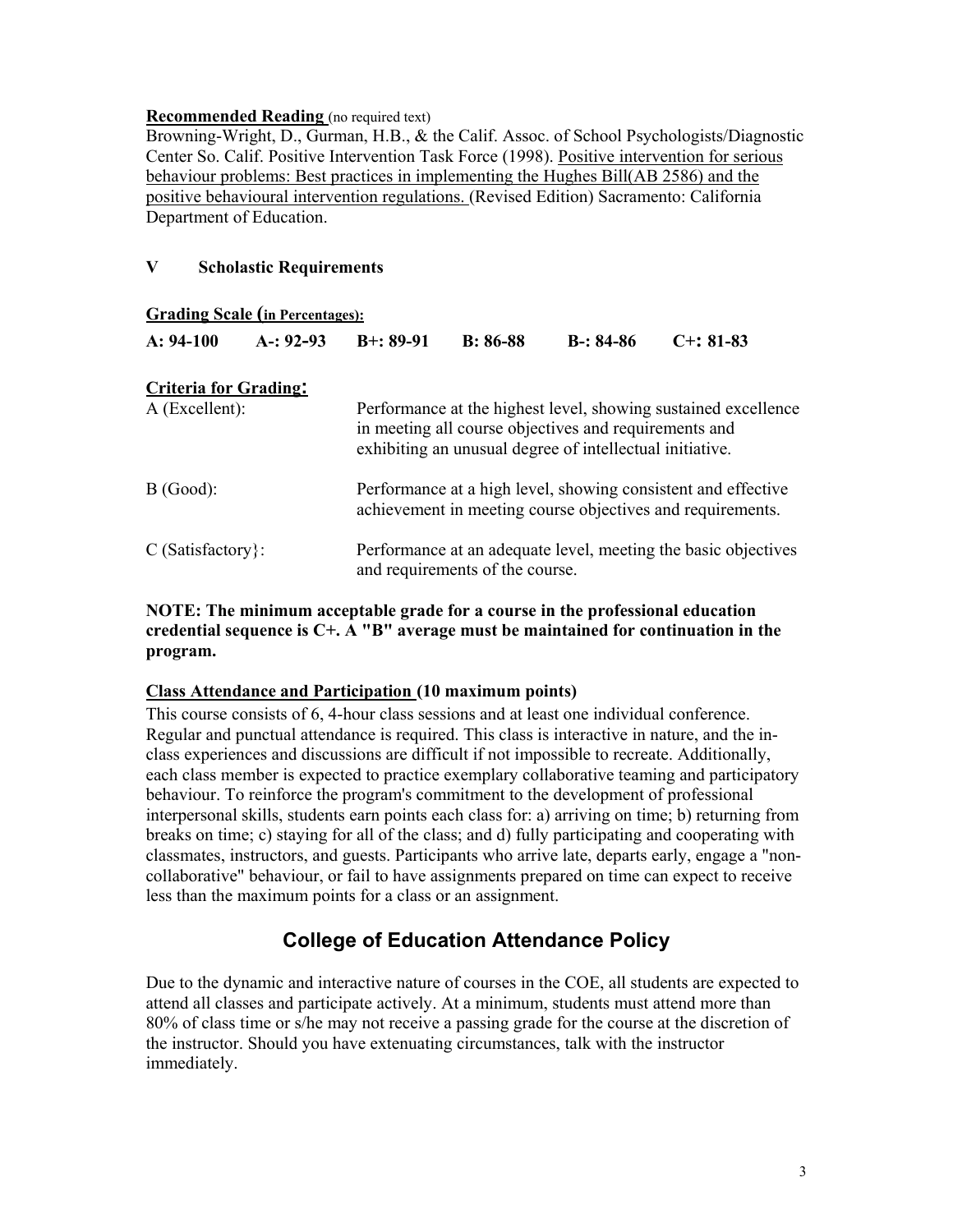## **Functional Analysis Assessment (20 maximum points)**

Each student will be required to individually conduct a functional analysis assessment for an individual with severe behavioural challenges. Forms for completing this assignment will be provided in class. Performance criteria will include but not be limited to the following:

- 1. Clear understanding and expression for the motivation of the behaviour.
- 2. Clear definition and description of all ecological factors.
- 3. Efficiency of strategies used in the analysis of behaviour.
- 4. Accurate definition and description of the behaviour.
- 5. Accurate description of history of behaviour and previous interventions.
- 6. Complete description of possible positive reinforcers.

## **Behaviour Intervention Plan (40 maximum points)**

Each student will develop a behaviour intervention plan based upon information from the functional analysis assessment. .Forms for completing this assignment will be provided in class. Performance criteria will include but not be limited to the following:

- 1. Clear, concise, and accurate Functional Analysis Assessment Summary.<br>2. Accurate delineation of baseline data for both maladantive and adaptive
- 2. Accurate delineation of baseline data for both maladaptive and adaptive replacement behaviours.
- 3. Quality, practicality, and creativity of intervention strategies.
- 4. Ease of implementation of strategies.
- 5. Relationship of strategies to the student's determined needs and strengths.
- 6. Ease for implementing a fading out procedure.
- 7. Ease of data collection system.
- 8. Quality of relationship and data collected and student's goals.
- 9. Readily understandable to classroom teacher, student, family, and others.
- 10. Supports and develops a child's self-esteem and dignity.

# **CRISIS-PLUS\* Training (30 maximum points)**

# **\*Crisis Response Intervention Strategies In Schools-Prevention Logic Under Stress**

(Certificate awarded upon successful completion of training)

Each student will demonstrate the skills to intervene in a crisis situation using the most appropriate intervention strategy for the behaviour. Performance assessment will be based up participant's engagement in all activities which included role-plays. observations, and anecdotal competence. (15 maximum point)

Each student as a member of a team will develop a response plan for three typical sample crisis situations. Performance criteria will include but not be limited to the following: (15 maximum points)

- 1. The level of appropriate response to the severity of behaviour.
- 2. Relationship of response to the student's determined needs and strengths.
- 3. Demonstrated understanding of a student's motivation.
- 4. Match staff response to student's motivation for behaviours.
- 5. Appropriate timing of responses during escalation cycle.